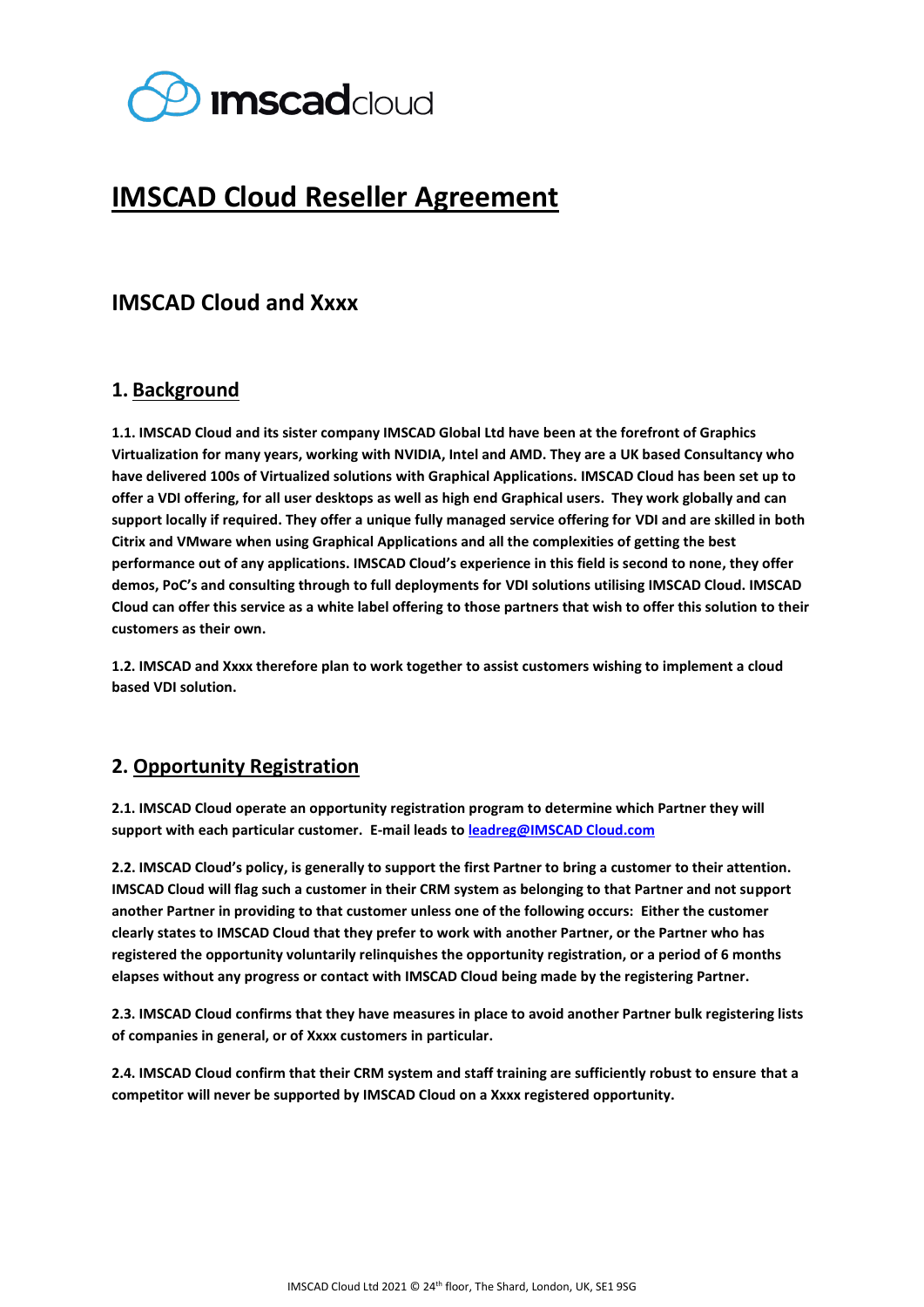

## **3. Sales Activities**

**3.1. Once an opportunity has been registered, IMSCAD Cloud will discuss the opportunity with Xxxx Account Manager before any further discussion, presentations, meeting, conference call, etc, with the customer.** 

**3.2. Xxxx to decide how the opportunity is managed, whether driven by Xxxx with support from IMSCAD Cloud, or driven by IMSCAD Cloud directly.**

**3.3. In the case of an IMSCAD driven opportunity, IMSCAD to provide Xxxx with regular progress reports at intervals to be agreed with the Xxxx Account Manager. IMSCAD Cloud to also give the Xxxx Account Manager and/or Xxxx technical staff plenty of notice of any meetings, conference calls, web demos or webinars in order that they may attend.**

**3.4. Xxxx to have sole discretion over how the eventual customer sale is transacted. Whether the customer orders from IMSCAD Cloud and Xxxx invoice IMSCAD Cloud a finder's fee, or whether customer orders from Xxxx and Xxxx purchase products and services from IMSCAD.**

## **4. Fees and Commission**

**4.1. VDI service revenue sold to the customer by Xxxx, IMSCAD Cloud to invoice Xxxx at \$1000 USD per day, Xxxx to invoice customer as they see fit.**

**Example: IMSCAD Cloud VDI Services sold to customer by Xxxx, IMSCAD Cloud invoice Xxxx at \$1000 USD per day, Xxxx invoice the customer at \$1500 USD per day.** 

**4.2. Support Contract revenue sold to the customer by Xxxx, IMSCAD to invoice Xxxx at \$25 USD per desktop per month, Xxxx to invoice customer as they see fit.**

**Example: IMSCAD Cloud Support Contract Revenue sold to customer by Xxxx, IMSCAD Cloud invoice Xxxx at \$25 USD per day, Xxxx invoice the customer at \$35 USD per day.** 

#### **5. Non-Competition**

**5.1. Any restrictions on IMSCAD Cloud and Xxxx in this agreement will also apply to any other companies within their groups.**

**5.2. IMSCAD Cloud to ensure that their staff contracts of employment protect Xxxx against those employees leaving to join Xxxx competitors and seeking to entice Xxxx customers.**

**5.3. IMSCAD Cloud and Xxxx shall not entice away each other's staff while this agreement is in place and for a period of 12 months afterwards.**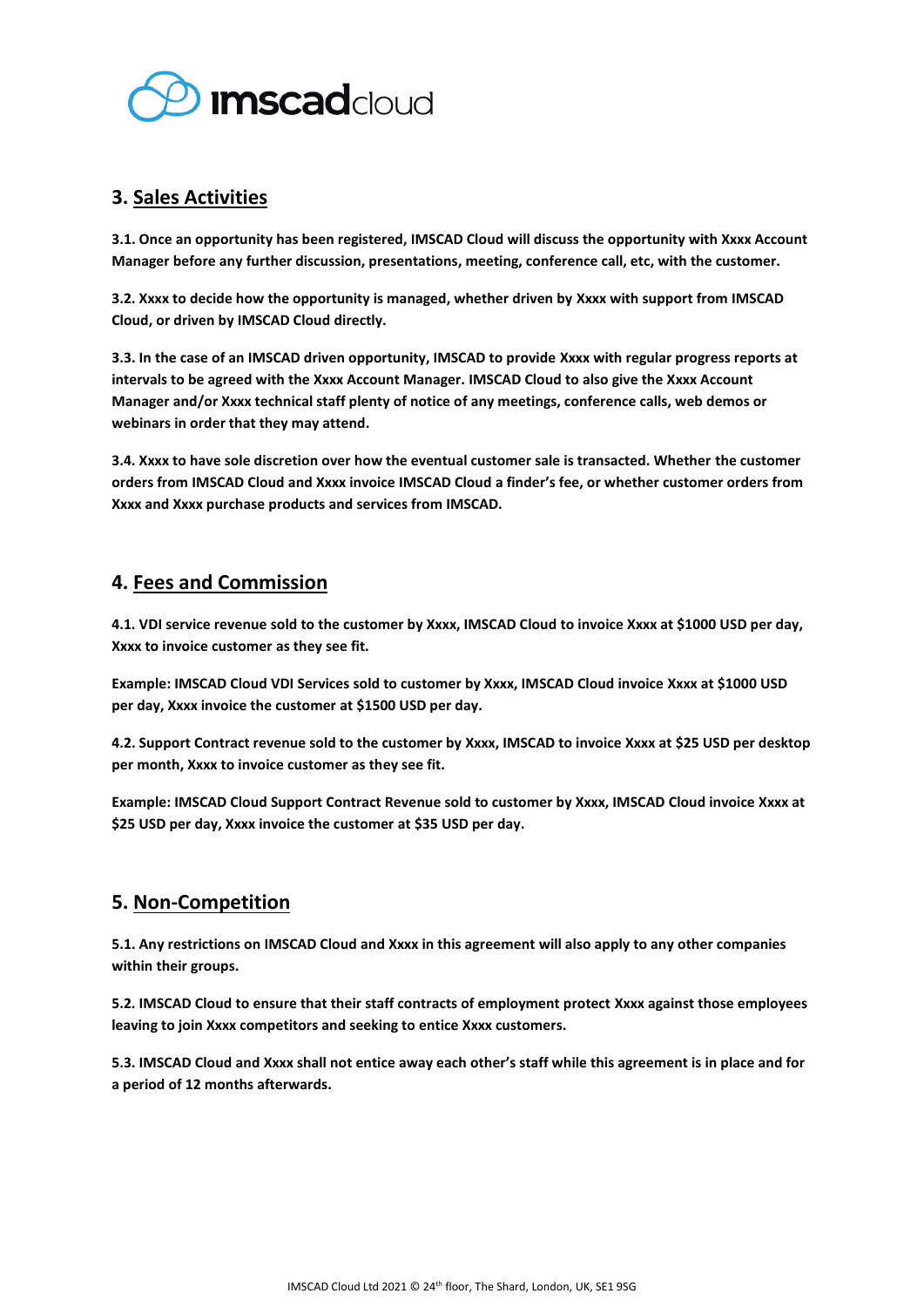

**5.4. The customer shall remain an Xxxx customer for the purpose of all future sales after the initial project or engagement. IMSCAD Cloud shall not sell direct to Xxxx customers without Xxxx approval while this agreement is in place.** 

**5.5. Both parties agree to maintain the confidentiality of all Business Information and Intellectual Property of the other party that they may become privy to, and to prevent its Unauthorised Disclosure to any other third party.**

**5.6. This agreement is to remain in force until further notice unless cancelled by either party giving 3 months notice in writing.**

# **6. Joint Marketing**

**6.1. IMSCAD Cloud and Xxxx agree and commit to the adoption of the marketing strategies as detailed in the Partner Marketing Agreement (see attachment A)**

**6.2. IMSCAD Cloud and Xxxx may from time to time engage in joint marketing activities. The apportionment of the costs of these activities to be agreed on a case by case basis. Follow-through of these activities to be agreed on a case-by-case basis, but always on the basis that any leads and opportunities arising shall be automatically registered by IMSCAD Cloud as Xxxx opportunities.**

# **7. Governing Law and Jurisdiction**

**8.1. This Agreement and any dispute or claim arising out of, or in connection with, it or its subject matter or formation shall be governed by and construed in accordance with English law.** 

**8.2. The Parties irrevocably agree that the courts of England and Wales shall have exclusive jurisdiction to settle any dispute or claim that arises out of or in connection with this Agreement or its subject matter or formation.**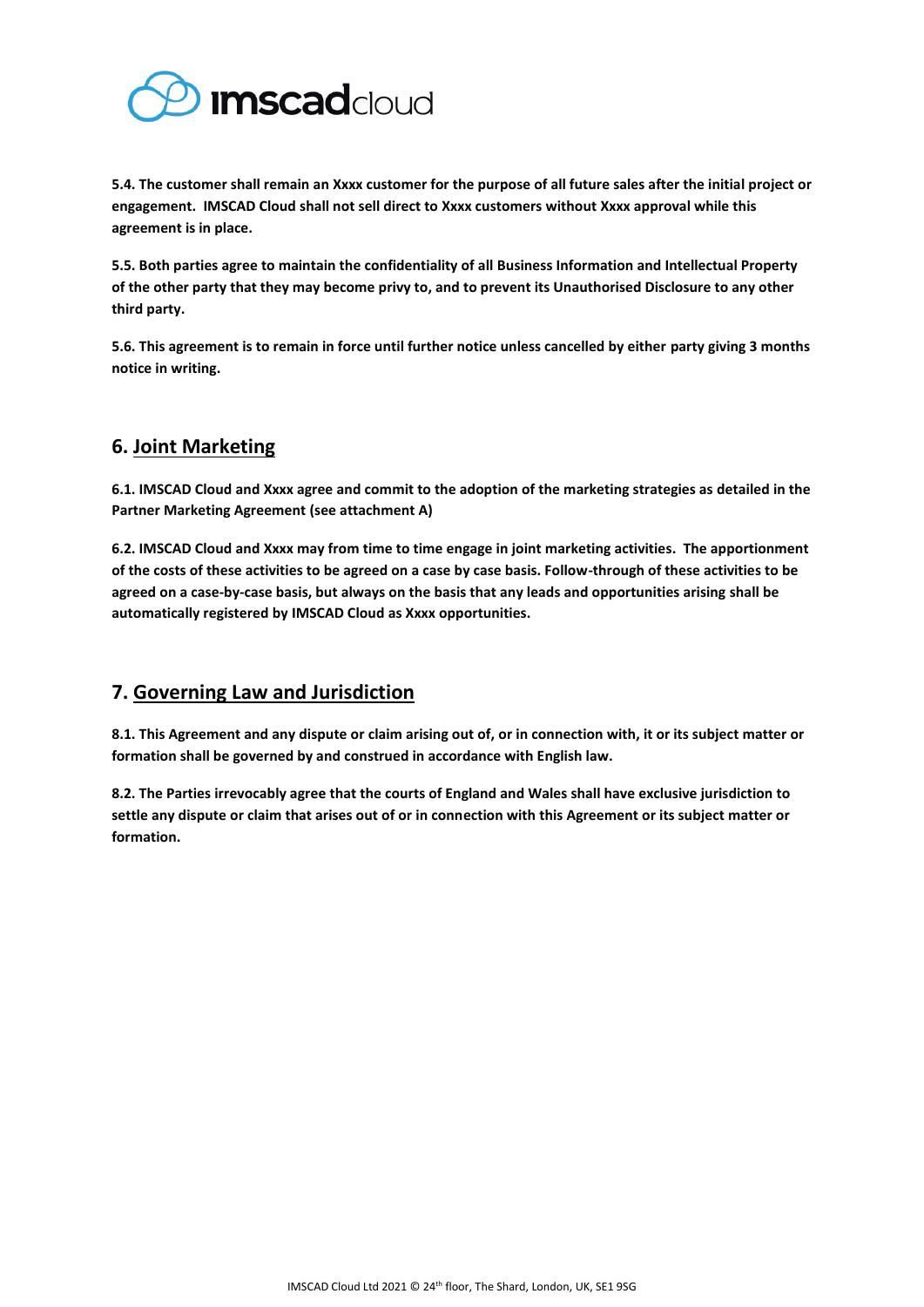

# **8. Signatures**

**Signed on behalf of Xxxx:** 

**Print Name:**

**Title:**

**Dated:**

**Signed on behalf of IMSCAD Cloud:**

**Print Name:** 

**Title:**

**Dated:**